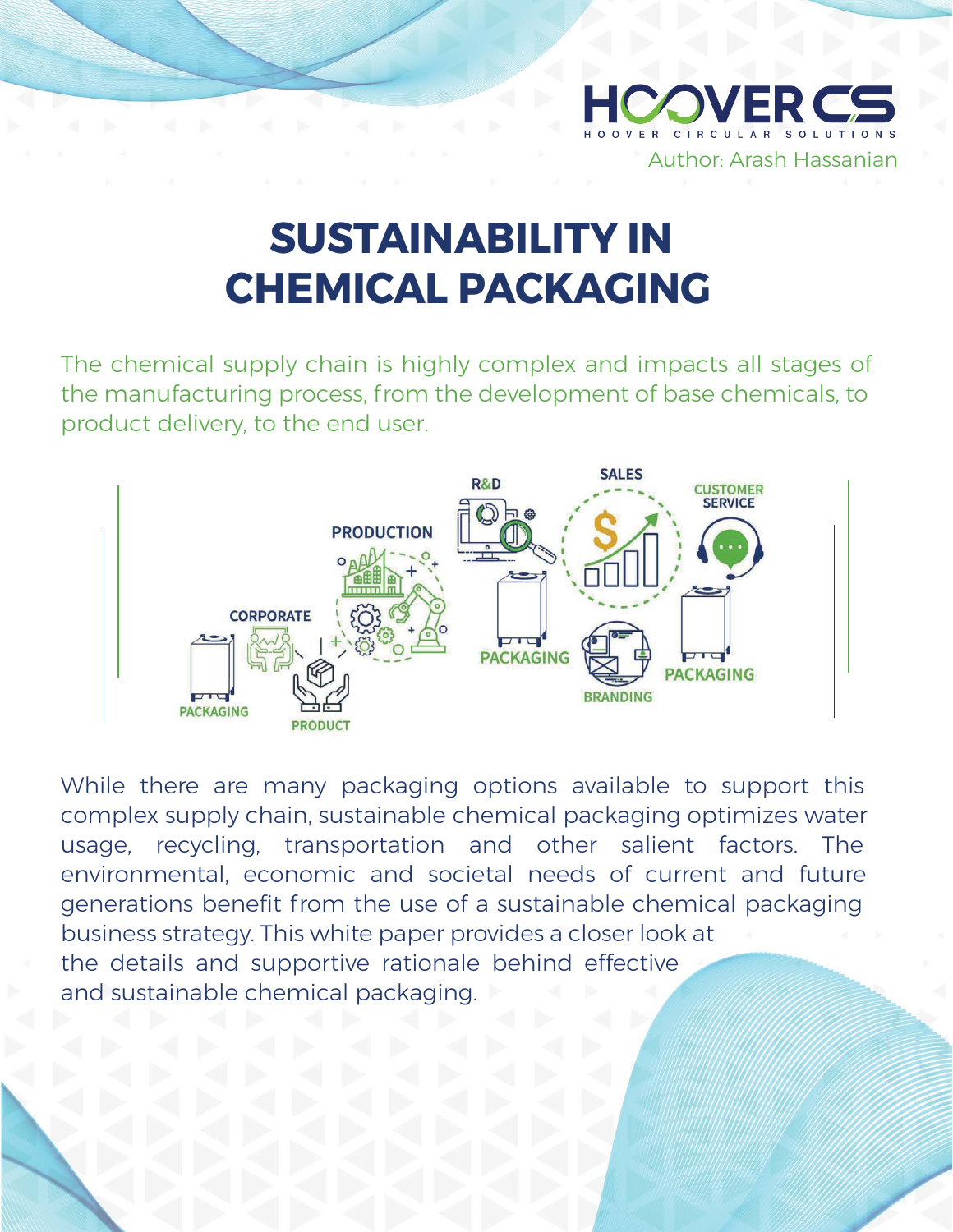## **CURRENT STATE OF THE CHEMICAL SUPPLY CHAIN**

2

A successful chemical supply chain enables the corporate needs for planning, sales, R&D, branding, packaging, profitability, growth, and sustainability goals while actively and efficiently supporting customer service, environmental, transportation, client and end user needs.

The supply chain is complex and its mapping can take several paths. Both base and specialty chemical manufacturers market and move products to their clients through chemical distributors and direct to end users, in some cases.



This diverse supply chain mapping requires different approaches to product packaging. These packaging differences are a result of not only product movement through the supply chain, but the requirements defined by the variables in R&D, production, branding, sales and customer service needs. Further, when considering th e widevariety of applications chemical industries serve, the diversity of packaging needs is readily apparent.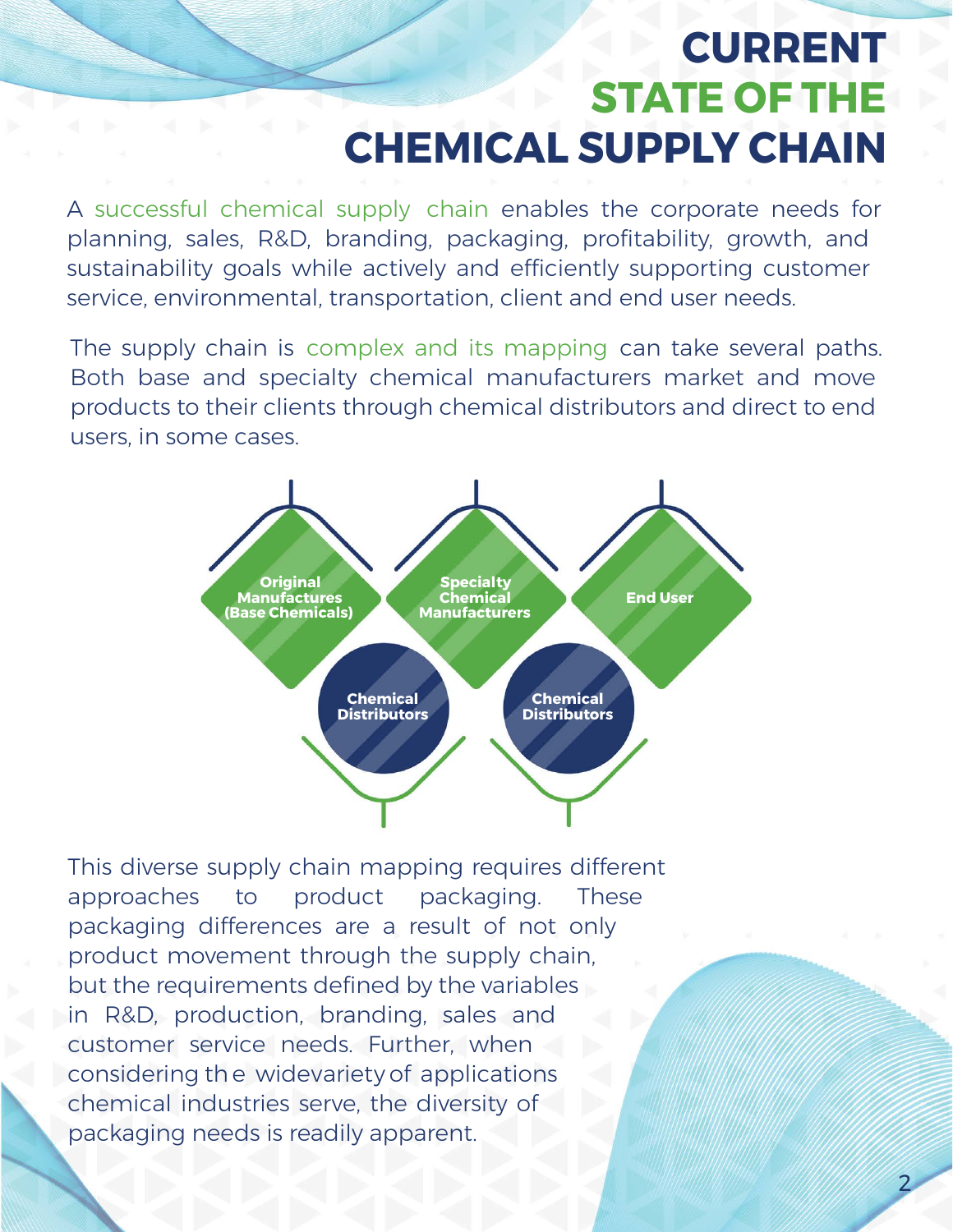## **WHY HAVE A PACKAGING STRATEGY ?**



An effective packaging strategy will reduce operational risks, resolve packaging challenges and foster growth plans with impact to the following areas:

3

### **OPERATIONAL SAFETY PLANNING**

Match safest packaging method for the product and its supply chain mapping.

#### **CURRENT OPERATIONS AND FUTURE GROWTH PLANS COMPATIBILITY**

To achieve success, operations and growth must be scalable over time and with market conditions.

### **PROMOTE FOCUS ON SUSTAINABILITY**

The packaging strategy should consider environmental, economic and societal needs and impact.

### **CHEMICAL COMPATIBILITY CONTROL**

Safety, sustainability and profitability depend on effective selection of chemical packaging material.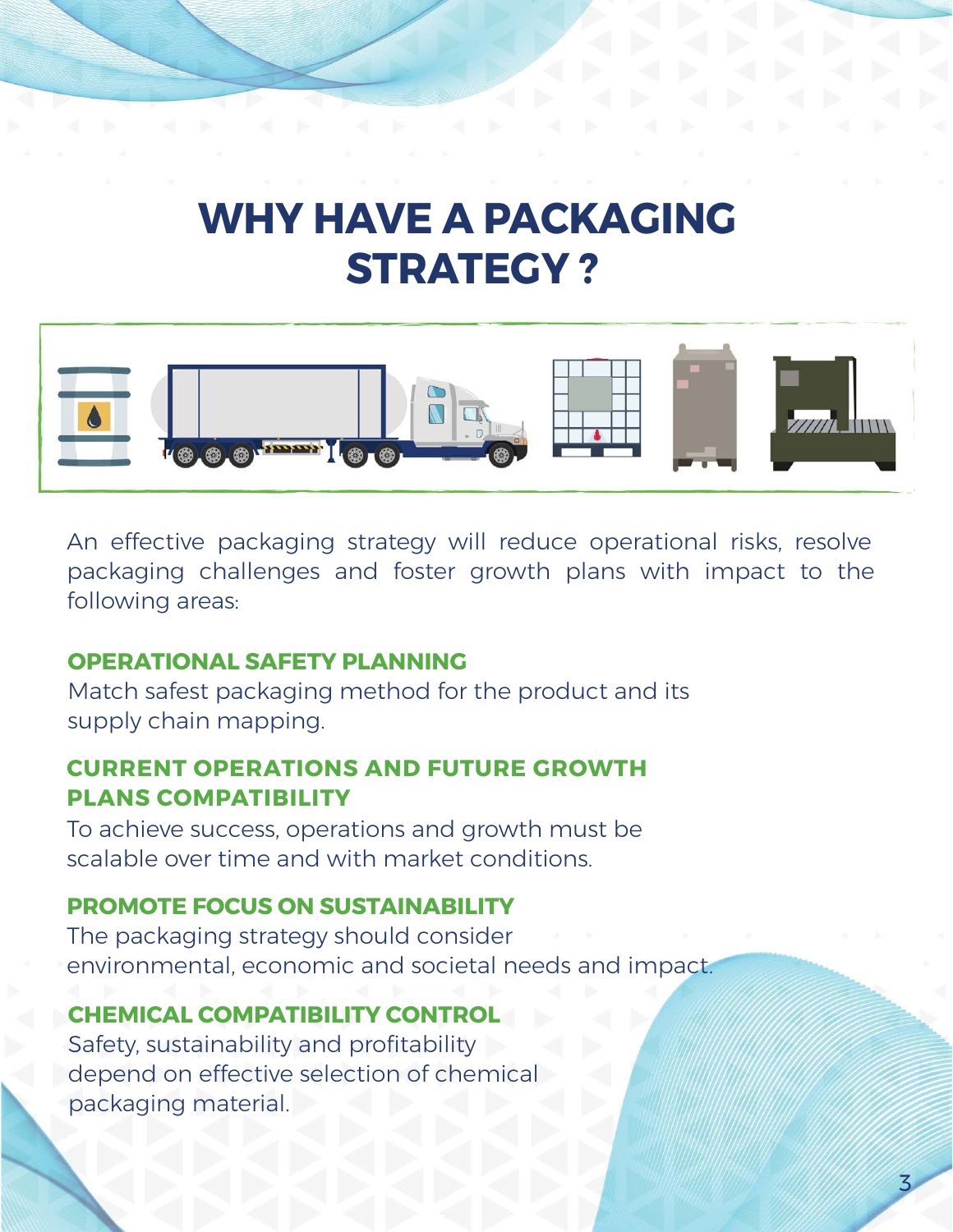### **LIFE CYCLE CONTROL**

Effective packaging requires standardized/controlled processes, from raw material delivery through to finished products.

### **INFORMED DECISION MAKING**

Constant monitoring and feedback of all packaging-related factors is required throughout the supply chain process.

#### **COST OPTIMIZATION**

Carefully select packaging to meet branding, marketing, transportation and operational needs.



4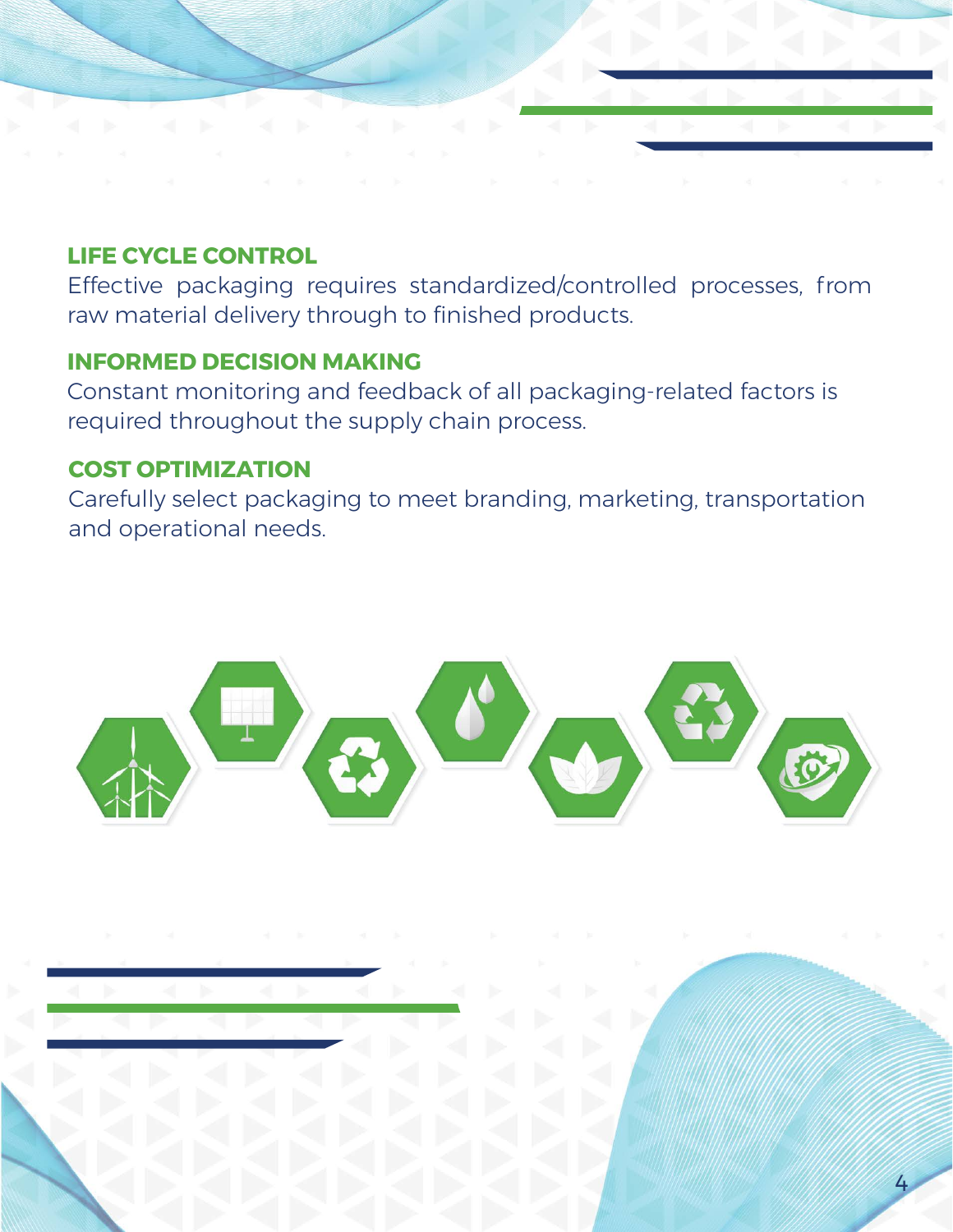The following key considerations are important in the development of a packaging strategy.

5



- Customer satisfaction is priority each customer situation is unique and there is no common, 'one-size-fits-all' solution.
- Efficient packaging strategies are developed in partnership with all involved parties including raw material suppliers and customers.
- The strategy must not cause disruption in operations during design or execution phases.
- All possible combinations of strategy options and variables must be understood and evaluated.
- A workable strategy will align to corporate goals and should provide benefits to all functions of the business including Health/Safety/Environmental/Quality, finance, operations, sales, sustainability and other related areas.
- > The strategy must include measurable key performance indicators (KPIs), a feedback for operational improvements.
- The strategy must be capable of evolving with company growth.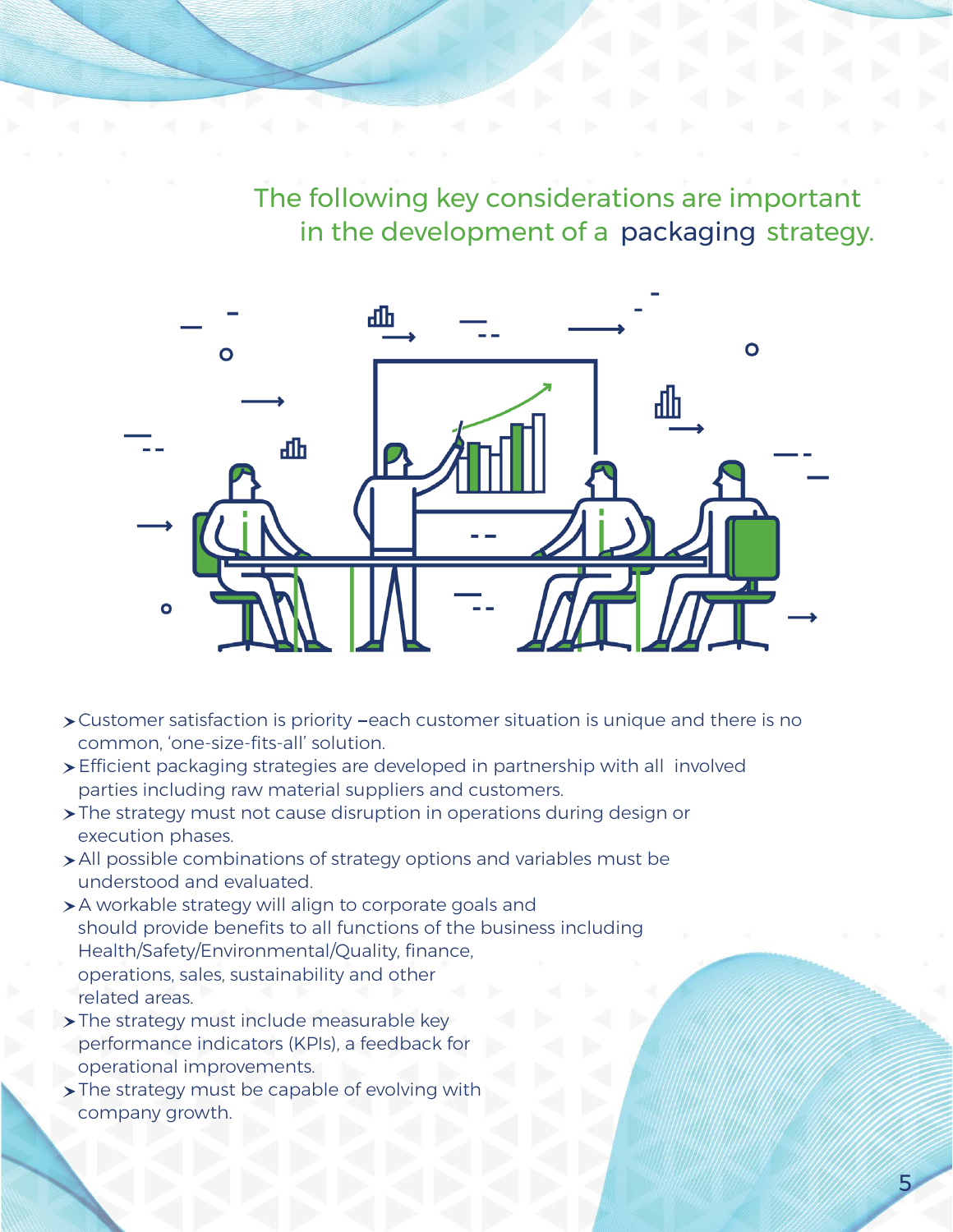# **CHEMICAL PACKAGING COST CONSIDERATIONS**

Multiple factors contributing to chemical packaging cost must be studied. Primary cost factors are summarized in this section.

### **PACKAGING TYPES**

Based on the supply chain requirements of chemical production being considered, the most cost effective and sustainable packaging option should be considered. These options include drums, plastic one-ways, biodegradable containers, reusable IBCs, injection units, bulk tanks and more.

### **RECYCLING**

When containers cannot be satisfactorily cleaned and reused in compliance with company and regulatory requirements, recycling or other means of disposal must be considered. The complete cost of all steps of recycling or disposal should be evaluated.



6

#### **CLEANING**

Each chemical stored and the type of chemical packaging utilized should be studied for cleaning and chemical compatibility requirements. Chemical disposal considerations/logistics, cleanliness testing/certification requirements, company/regulatory cleaning standards, and other cleaning-related factors must be evaluated.

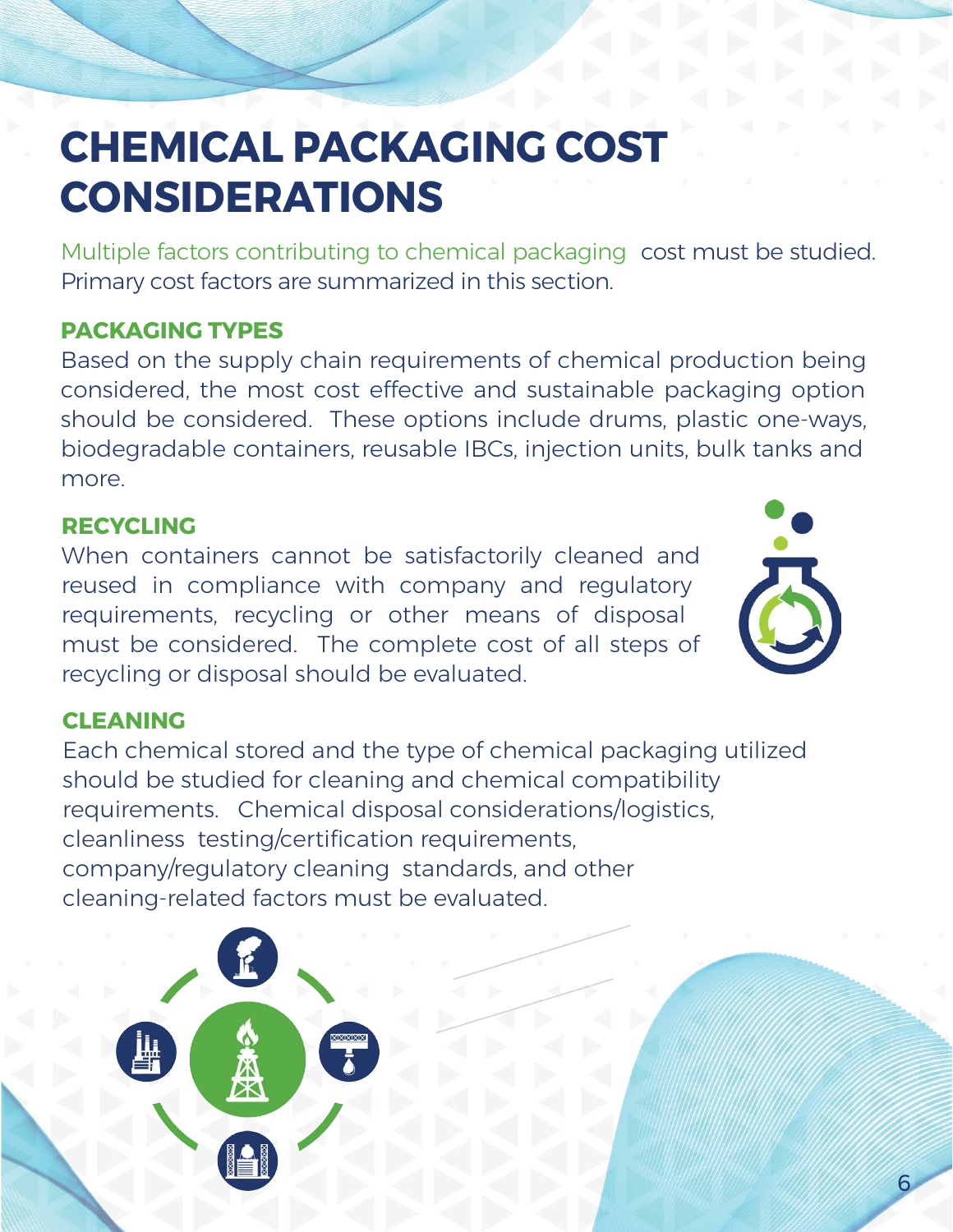### **TRANSPORTATION EFFICIENCY**

Whether packaging can be stacked or palletized, handled manually or by forklift and how packaging is secured for transport, the type and capacity of transport and hazardous nature of the chemical are important cost factors to consider.

### **LABOR**

Many aspects of chemical packaging operations have a significant labor element that must be understood and efficiently managed throughout the packaging life cycle.

### **STORAGE**

The cost varies and must be evaluated individually for onsite, offsite, covered or open storage. There are options for lease storage and 3rd party packaging solutions that can also be considered.

#### **TRACKING & SECURITY**

Either by company or regulatory requirement, some products require tracking and security measures to be implemented during various or all parts of the supply chain process. Some security solutions are policy or procedure based and some involve electronic tracking and control of volume, temperature, humidity and location. Tracking is a reliable proof of delivery and facilitates timely invoicing and payment.

7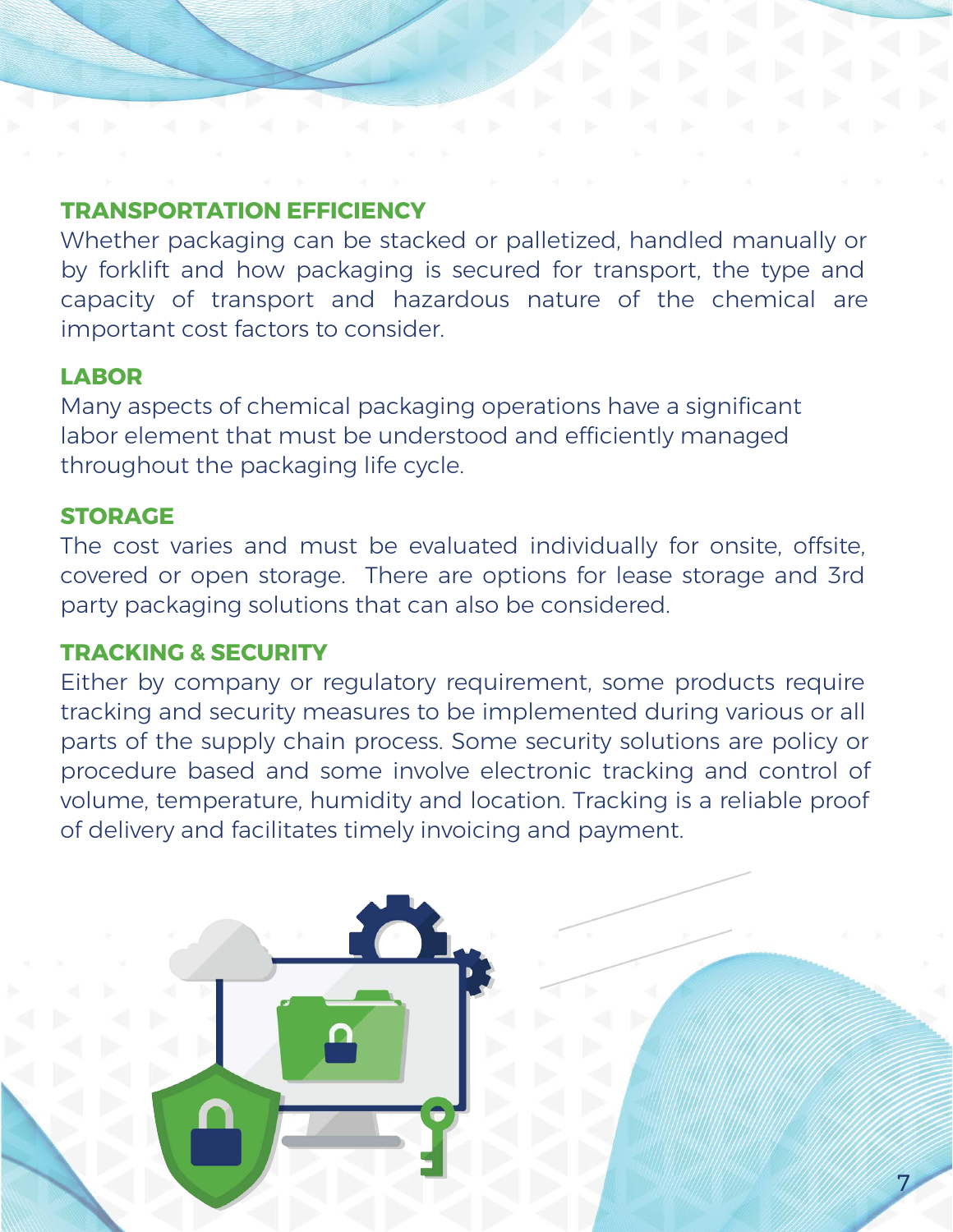### **COST METRICS**

When considering various packaging options (drums, plastic one ways, reusable IBCS, etc. ) it's important to understand the required quantity of each to package the forecasted production amount.

#### **PURCHASE OR LEASE**

This factor is best evaluated after the other costs in this section are known since there are commercial options which can vary, depending on the packaging and marketing situation being considered.



## **SUSTAINABLE CHEMICAL PACKAGING STRATEGY IMPLEMENTATION**

A chemical packaging strategy is a four-phase process and implemented with current and future operations in mind. A summary of each phase is contained in this section.

#### **PREPARATION**

key to promote the development of a suitable strategy and considers:

- Project goals and scope definition. As an example, will the strategy consider the whole company, a region, a group of customers and/or suppliers or specific chemicals?
- Scope and goal must align with corporate goals.
- > The project is most effective with a multi-disciplined team such as purchasing, supply chain, sales and engineering.
- Identify information that will be required such as quantities, type of packaging plant of origin, plant of final destination, type of chemical, volumes, 'order date' and 'lead time', etc.
- Start gathering and compiling information.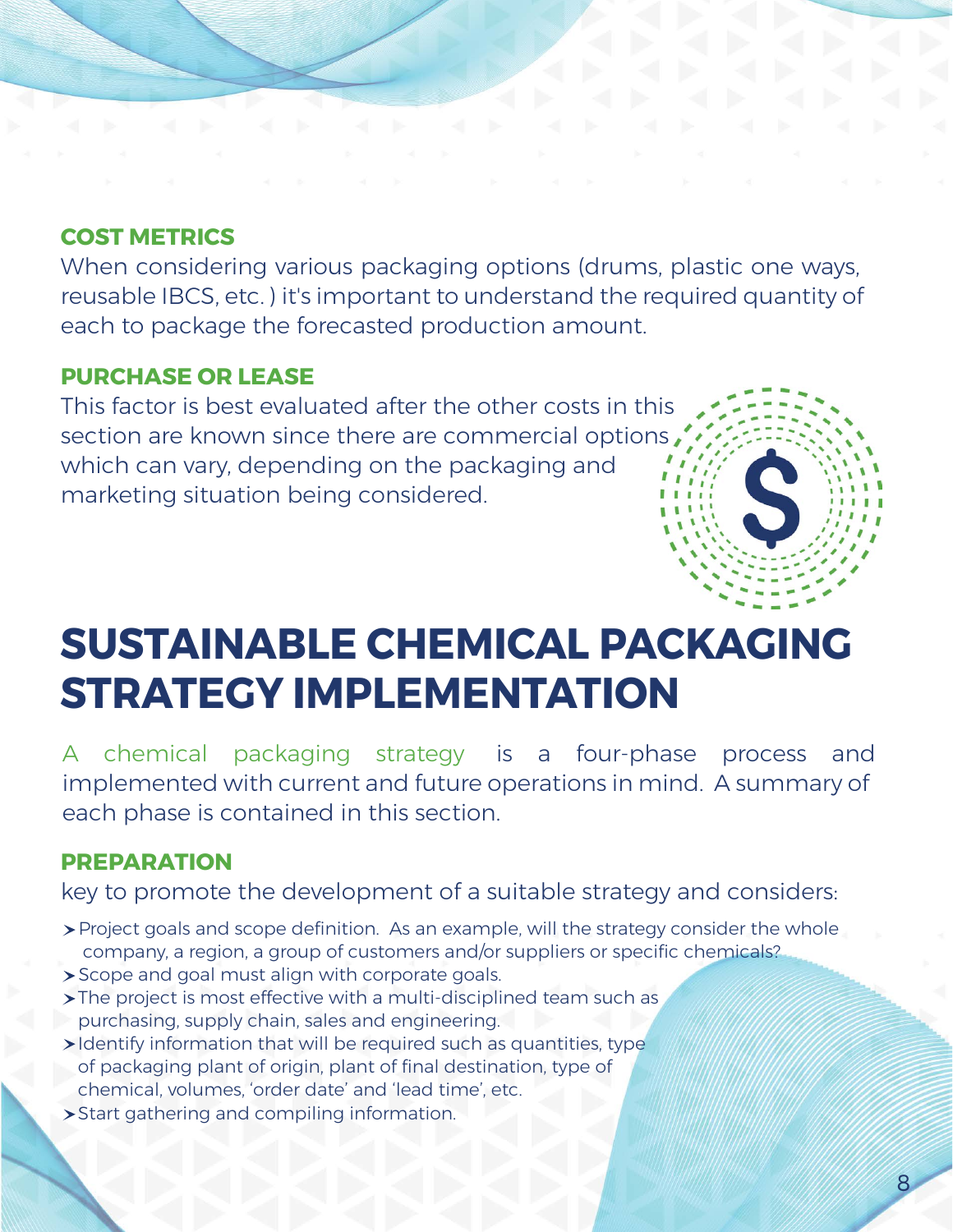## **ANALYSIS AND DEVELOPMENT OF A PACKAGING STRATEGY**

involves transforming collected data into meaningful insights and operational scenarios.

- This phase is key, not only to ensure data in use is appropriate, but to interpret and convert that data into meaningful insights useful for successful packaging strategy development.
- Development of business process workflows is helpful to understanding strategy variables such as vendor/customer/packaging locations, chemical inflows/outflows, transportation, test requirements, storage locations and other relevant factors.
- Select and monitor KPIs such as average distance for every shipment, average delivery time and average volumes.
- Review and interpret the performance indicators in terms of your workflows.
- Review the cost/benefit of technologies such as GPS, barcoding, RFID, level monitoring, inventory management, etc.
- Explore solutions to reduce repackaging and logistical transloading.

### **SELECTION OF PACKAGING**

is based on informed decisions throughout the process.

- > Safety must always be a first priority.
- Ensure sustainability of the chosen packaging strategy, not only in terms of Corporate Social Responsibility (CSR) and cost, but for the sustainability to remain valid and accommodate future company growth.
- > Always be aware of chemical compatibility.
- Develop rental vs. purchase calculators.
- > Build Request of Quotation Scorecard.

### **EXECUTION**

#### strategy without action is a waste of time.

- $\triangleright$  The solution and the execution should be tailored to your operations and time requirements, and aimed to deliver improved performance, operational efficiency and have a sustainable impact.
- Special focus should be placed on:
- o Safe operations at all times
- o Avoiding disruption to operations
- o Team training
- o KPI establishment and monitoring